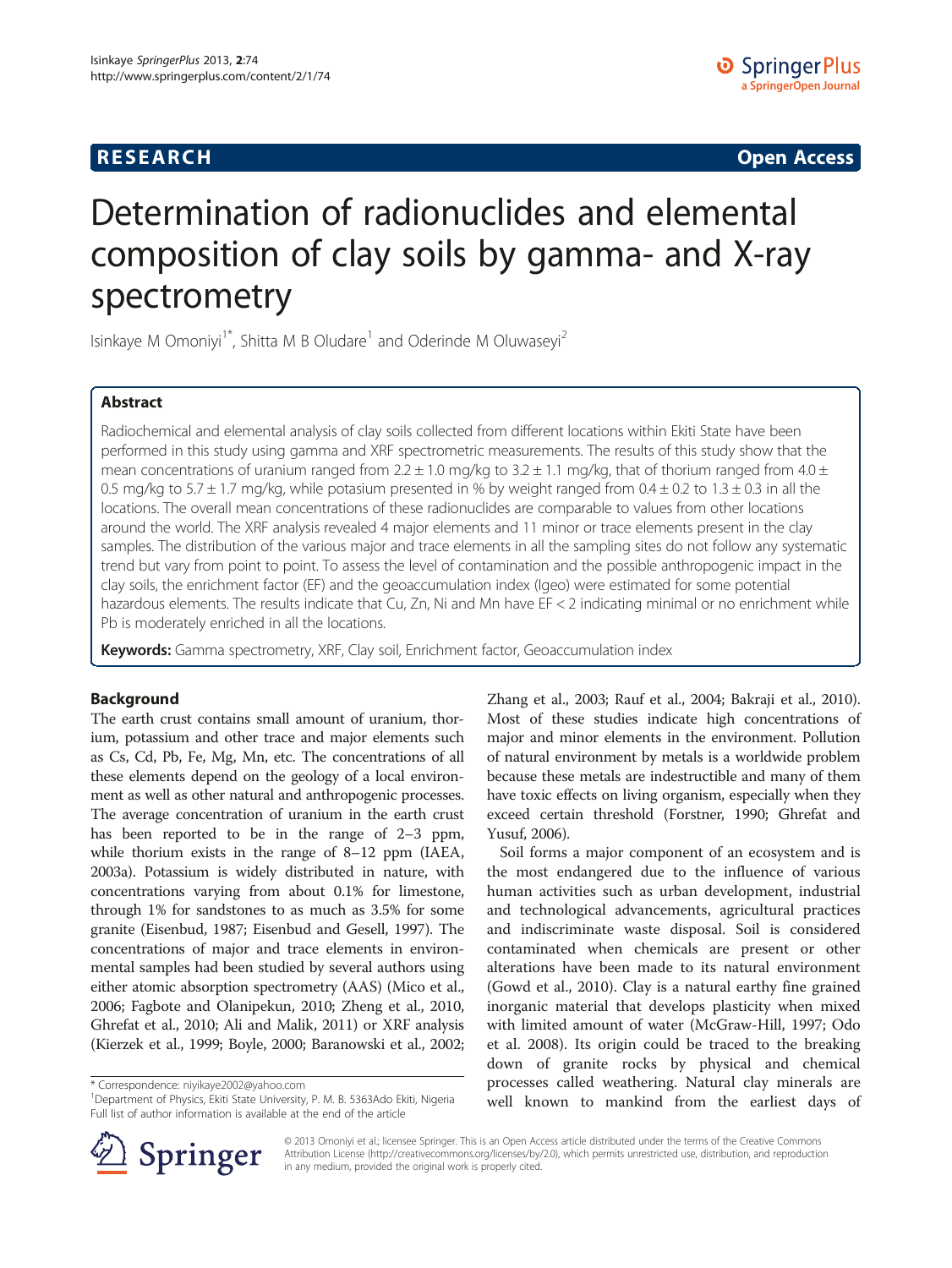civilization and because of their low cost, abundance in most continents of the world, high sorption characteristics and potential for ion exchange, they form a good material for absorbents (Nayak and Singh, [2007\)](#page-10-0). Clay soils generally contain mostly silica (47%) and alumina (40%), elemental analysis have shown that a great number of minor and trace metallic elements such as Sc, Cr, Cu, Ti, Ga, Zr, Mn, Mg, Sr and Pb exist in clay soil. There are several classes of clay which include; smectites (montmorillonite, saponite), mica (illite), kaolinite, serpentine, pylophyllite (talc), vermiculite and sepiolite (Nayak and Singh, [2007](#page-10-0)). The specific elemental composition of each clay material will usually depend on the amount of the element present in the host rock, the chemical association of the elements with stable and/or unstable mineral during weathering and the intensity of drainage and other polygenetic alterations associated with clay materials (Ibeanu et al., [1997\)](#page-9-0). It has a wide range of applications in the building and ceramic industries. In the rural area, clay is used for the building of earthen or mud houses, while in the urban area, it is used for making burnt bricks used in building modern dwellings. Clay has been in use for making pottery in different continents of the world for several centuries. It is also used in the manufacturing of refractory's products and serves as a natural filter for underground water. In some continents of the world, including Africa, it is a common practice for people to engage in the act of eating clay (geophagia) during pregnancy or for curative purposes. All these may lead to direct or indirect accumulation of metals in man.

XRF is a rapid, non-destructive multi-elemental analysis technique with sensitivity in the range of  $10^{-8}$ (IAEA, [2003b\)](#page-9-0) and it is ideal for environmental research. This analytical method has been widely and routinely applied to the analysis of various archaeological samples, historical relics and works of art (Bakraji et al., [2010](#page-9-0); Pillay, [2001;](#page-10-0) Feretti, [2000](#page-9-0)). XRF can analyze some 15–30 elements with atomic numbers ranging from  $Z = 11$  to  $Z = 41$  and some rare earth elements (REEs) (Bakraji et al., [2010](#page-9-0)). X-ray fluorescence (XRF) analysis is based on the measurement of characteristics X-rays resulting from de-excitation of inner shell vacancy produced in a sample by means of a suitable source of radiation. Energy-dispersive XRF analysis (EDXRF) employs detectors that directly measure the energy of the X-rays by collecting the ionization products in a suitable detecting medium (Tajani and Markowicz, [2004](#page-10-0)). Gamma ray spectrometry is another analytical technique used widely in environmental investigations. It is used mainly for the determination of the concentrations of radioactive elements that decay through gamma emission. The use of gamma ray spectrometry as a tool for mapping radioelemental concentrations has found widespread acceptance in diverse fields. The method is widely used for environmental monitoring, geological mapping and mineral exploration. It is also a nonradioanalytical technique. Even though, there are many naturally occurring elements that have radioactive isotopes, only potassium and the uranium and thorium decay series, have radioisotopes that produce gamma rays of sufficient energy and intensity measurable by gamma ray spectrometry due to their relative abundance in nature. Geochemical analysis of the total concentrations of major rockforming elements is important because they provide valuable information about the geochemical properties of the soil in any given environment. The crossed analysis of geochemical and radiometric data provides a useful tool for a better understanding of the origin and characteristics of different rocks (Brai et al. [2006](#page-9-0)) and soils. It is reported in literature that higher percentage of some metallic oxides in rocks and soil will result in higher specific activities of primordial radionuclides such as  $^{238}$ U,  $^{232}$ Th and  $^{40}$ K in such rocks and soil (Brai et al. [2006](#page-9-0)). The present work is aimed at evaluating the radionuclides and elemental composition of clay soil using gamma- and X-ray spectrometry. It is also the objective of the study to assess the extent and degree of pollution by metals and identify the origin of the metals using the enrichment factor and geo-accumulation index.

## Materials and methods

## Sample collection

The clay samples used for these analyses were collected from five major clay deposits identified within Ekiti State in the south-western part of Nigeria. The study area is situated between longitudes  $4^{\degree}$  45" to 5 $^{\degree}$  45" East of the Greenwich Meridian and latitudes 7° 15˝ to 8° 5˝ North of the Equator. The area is completely within the geological basement complex region of Nigeria. In all, 25 samples were analyzed for their radionuclides and elemental concentrations. The samples were collected directly from the exiting mining sites. This gives a good representation of the actual material being utilize either as building material or those used in pottery making. The collected sample were packed into black polythene bags and transported to the laboratory where they were initial air dried at room temperature for about 5 days in order to reduce the moisture content.

### Sample preparation and measurement for XRF analysis

To satisfy homogeneity condition of XRF analysis, the clay samples were pulverized manually to very fine powder with an agate mortar and pestle. Pellets of 13 mm diameter were made from 0.3–0.4 g powder without binder at 8 tons of pressure with a hydraulic press. The pellets were kept in different polythene bags which were in turn kept in polypropylene container until analysis. Each sample pellet was irradiated for 1000 seconds at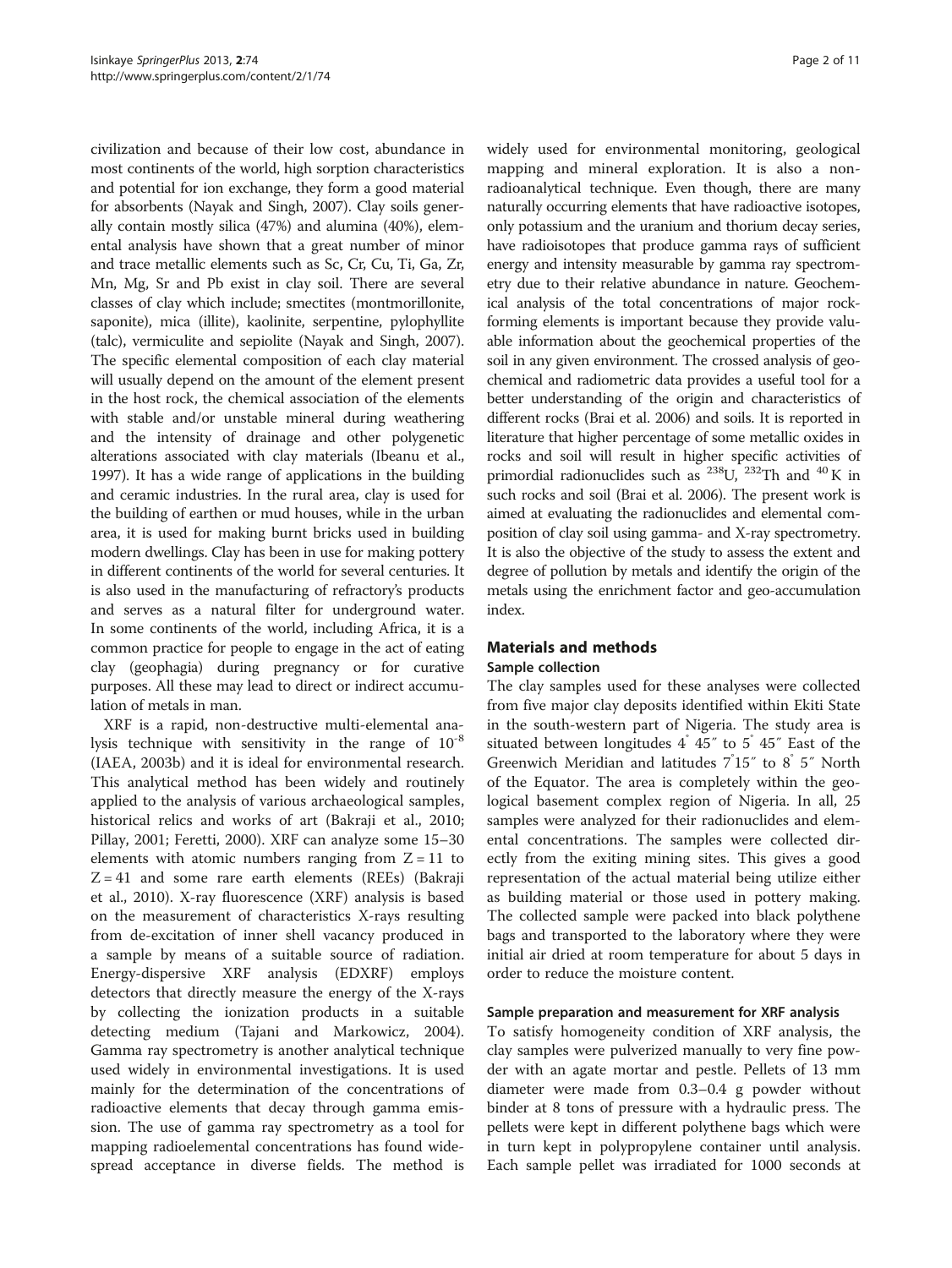fixed condition of 25 kV and 50 μA. The elemental analysis of the samples was performed using the Energy Dispersive X-ray Fluorescence (EDXRF) spectrometer at the Centre for Energy Research and Development, Obafemi Awolowo University, Ile-Ife, Nigeria. The EDXRF spectrometer consists of a self-contained miniature X-ray tube system ECLIPSE-III, which includes the X-ray tube with a silver (Ag) transmission target, and a beryllium window, a portable Controller incorporating the power supply and control electronics. The Controller generates all the voltages needed to operate the x-ray tube and provides both voltage (kV) and current (μA) display and control. The X-Ray Detector is a Model XR-100CR, high performance thermoelectrically cooled Si-PIN photodiode, with a preamplifier. The detector is powered by the PX2 CR Power supply, which includes a spectroscopy grade Shaping Amplifier. The detector system has a resolution of 220 eV FWHM, for the 5.9 keV peak of 55Fe. The detector is coupled to MCA8000A Multichannel Analyzer for signal processing and data acquisition. The spectrum of Orin sample #5 is shown in Figure 1, while the Logarithm Scale of the same sample is shown in Figure [2](#page-3-0). The X-ray tube, ECLIPSE-III with associated Controller/power supply, the Detector system and the Multichannel Analyzer were all supplied by AMPTEK INC., MA USA. The quantitative analysis of the samples was carried out using Fundamental Parameter (FP)

method with XRF-FP Software package by CrossRoad Scientific.

## Sample preparation and measurement for Gamma ray spectrometric analysis

Detailed procedure for the preparation and measurement of gamma emitting radionuclides in the clay samples is reported elsewhere (Isinkaye and Shitta, [2010\)](#page-9-0). The airdried samples were pulverized into powder to achieve uniform matrix similar to the standard sample. All the samples were stored for an upward of 40 d in radon impermeable plastic containers prior to analysis. A 7.6 cm × 7.6 cm NaI(Tl) detector optically coupled to photomultiplier tube was used for the measurement of gamma emitting radionuclides in the clay samples. A multi-channel analyzer matched to an IBM- Compatible personal computer was used for the pulse processing and data analysis. The spectrometer was calibrated against reference material with known activity concentrations of  $^{226}$ Ra,  $^{232}$ Th and  $40$  K (Isinkaye and Shitta, [2010](#page-9-0)). The detector has a resolution of 8% at the 0.662 MeV line of  $137Cs$ , which is capable of distinguishing the gamma-ray energies of the radionuclides considered in this study. The activity concentrations of 226Ra and 232Th were determined from the gamma lines associated with their respective shortlived daughters;  $^{214}$ Bi (1760 keV) and  $^{208}$ Tl (2615 keV). Each of the samples and the background was counted for

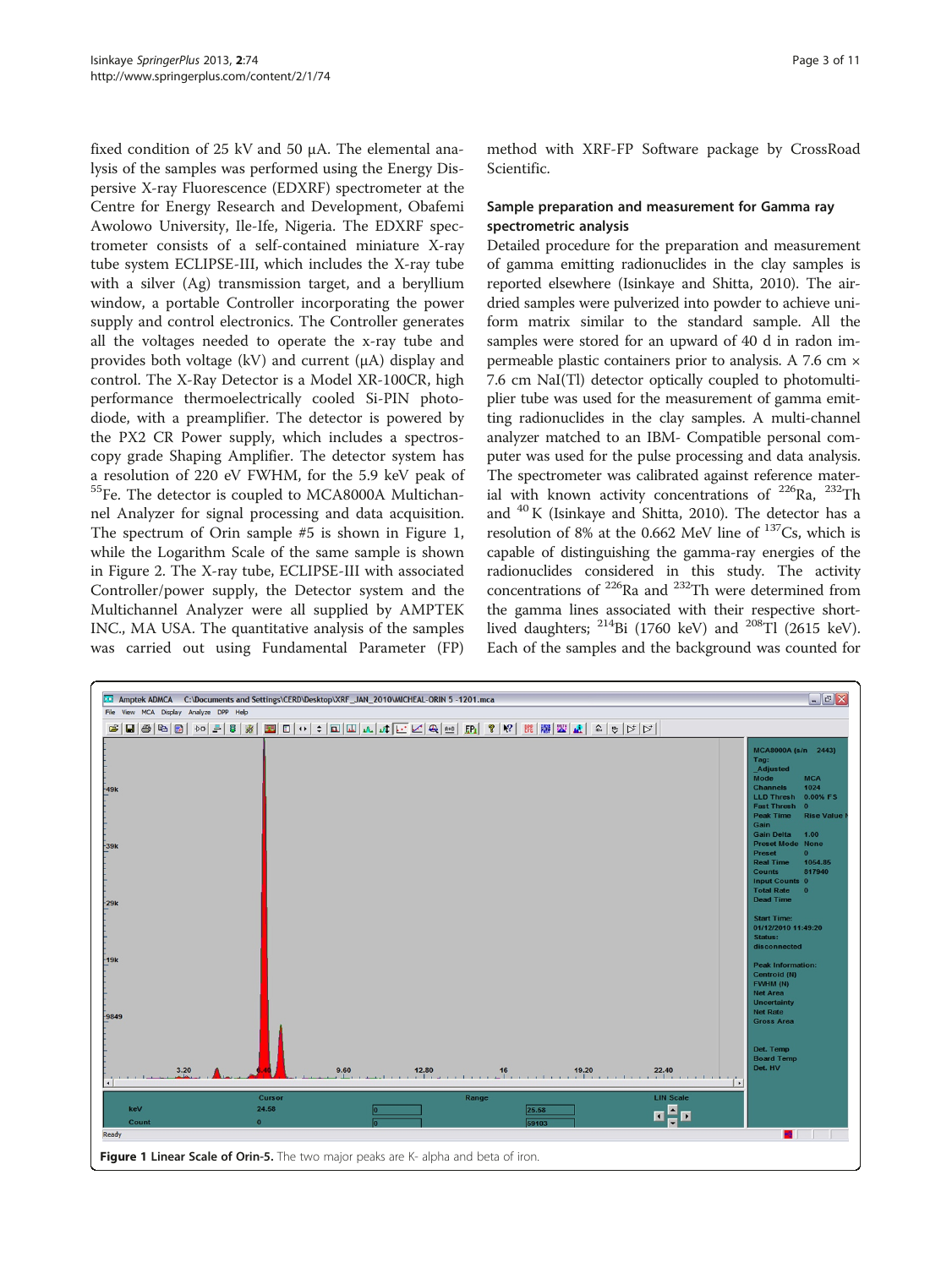<span id="page-3-0"></span>

10 h. The background spectral was deducted from the gross count to obtain the net count due to the sample alone.

## Evaluation of massic elemental concentrations

The activity concentrations of  $^{238}$ U,  $^{232}$ Th and  $^{40}$ K in Bqkg-1 were converted into massic elemental concentrations in part per million (ppm) units for uranium and thorium, and % by weight for potassium, respectively, according to the following equation (Dragovic et al., [2006](#page-9-0)):

$$
F_E = \frac{M_E C}{\lambda_{E,i} N_A f_{E,i}} A_{E,i}
$$
\n(1)

where  $F_E$  is the fraction of element E in the sample,  $M_E$ is the atomic mass (kg mol<sup>-1</sup>),  $\lambda_{E,i}$  is the decay constant of the measured isotope of element E  $(s^{-1})$ ,  $f_{E,i}$  is the fractional atomic abundance in nature, and  $A_{E,i}$  is the measured specific activity (Bq  $kg^{-1}$ ) of the radionuclide under consideration  $(^{238}U, ^{232}Th$  and <sup>40</sup>K),  $N_A$  is the Avogadro's number  $(6.023 \times 10^{23} \text{ atoms mol}^{-1})$ , and C is a constant with value of 1,000,000 for U and Th (concentration in ppm) or 100 for K (concentration in % of mass fraction).

### Results and discussion

The concentrations of 15 major and minor elements together with three radionuclides are presented in Tables [1](#page-4-0), [2](#page-4-0) and [3](#page-5-0). The major elements, Fe, Ti, Ca, and K were estimated as their respective oxides and are given in % by weight, while the minor elements, Cu, Zn, Mn, Zr, Ni, Se, Rb, Sr, Nb, Pb and As are presented in mg/kg unit. The naturally occurring radionuclides; U and Th are presented in ppm units while K is presented in % by weight. The discussion on each group is presented below:

## Naturally occurring radionuclides

The massic elemental concentrations of three naturally occurring radionuclides U, Th and K measured in the clay soil samples investigated in this study are presented in Table [1](#page-4-0). Ado Ekiti samples have the highest mean concentration of uranium and potassium, and the highest mean concentration of thorium is found in Orin Ekiti. All the lowest mean concentrations are obtained in Isan Ekiti. The concentrations of the three radionuclides, U, Th and K, ranged from 1.2–4.1 ppm, 2.7–8.2 ppm and 0.1–1.6%, respectively. These radionuclides showed a range of concentrations, as a consequence of varying geological composition of the studied area.

Massic conconcentrations of U, Th and K in comparison with other locations around the world is presented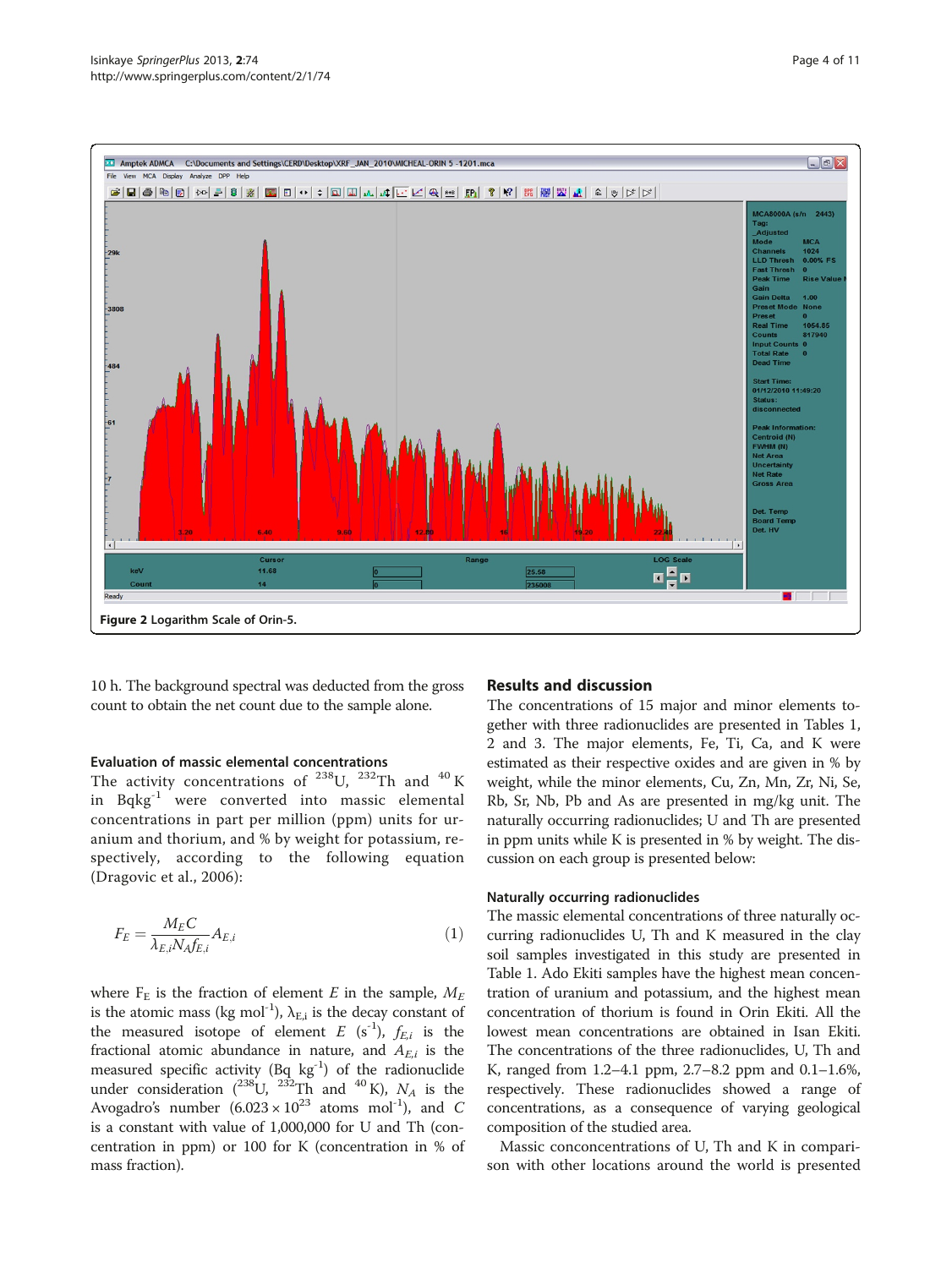| Element                 | Ado Ekiti         | Ara-ljero Ekiti   | <b>Ire Ekiti</b> | Isan Ekiti      | Orin Ekiti      |
|-------------------------|-------------------|-------------------|------------------|-----------------|-----------------|
|                         | Range             | Range             | Range            | Range           | Range           |
|                         | (Mean $\pm$ SD)   | (Mean $\pm$ SD)   | (Mean $\pm$ SD)  | (Mean $\pm$ SD) | (Mean $\pm$ SD) |
| $U$ (ppm)               | $1.6 - 4.0$       | $2.0 - 3.6$       | $1.6 - 4.1$      | $1.2 - 3.4$     | $1.5 - 3.2$     |
|                         | $(3.2 \pm 1.1)$   | $(2.6 \pm 0.7)$   | $(3.1 \pm 1.2)$  | $(2.2 \pm 1.0)$ | $(2.5 \pm 0.8)$ |
| $232$ Th (ppm)          | $3.3 - 7.2$       | $4.2 - 6.5$       | $2.7 - 6.4$      | $3.3 - 4.5$     | $3.7 - 8.2$     |
|                         | $(5.3 \pm 1.6)$   | $(5.6 \pm 1.0)$   | $(4.2 \pm 1.4)$  | $(4.0 \pm 0.5)$ | $(5.7 \pm 1.7)$ |
| K (%)                   | $1.0 - 1.6$       | $0.1 - 0.7$       | $0.2 - 0.9$      | $0.2 - 0.8$     | $0.3 - 1.2$     |
|                         | $(1.3 \pm 0.3)$   | $(0.4 \pm 0.3)$   | $(0.5 \pm 0.3)$  | $(0.4 \pm 0.2)$ | $(0.7 \pm 0.3)$ |
| Dose rate $(nGyh^{-1})$ | 30.0-62.3         | 26.6-39.5         | $(22.5 - 43.7)$  | $(20.6 - 40.7)$ | $(21.8 - 49.9)$ |
|                         | $(48.1 \pm 12.2)$ | $(34.6 \pm 10.2)$ | $34.8 \pm 6.2$   | $27.2 \pm 8.4$  | $37.5 \pm 11.3$ |

<span id="page-4-0"></span>Table 1 Mass concentrations of U, Th and K and external gamma dose rate in clay soil samples

in Table [4](#page-5-0). The mean U (ppm) concentration obtained in this study is greater than values obtained in Albenia, Australia, Cyprus and Italy, lower than values obtained in Canada, Egypt and Jordan but comparable to values obtained in Serbia and Montenegro, and USA (Table [4](#page-5-0)). The mean concentration of Th (ppm) is higher than those obtained in Cyprus and Egypt but lower than those obtained in Albenia, Australia, Bulgaria, Canada, Italy, Jordan, Serbia and Montenegro, and USA. The mean concentration of  $K$  (%) is however lower than the values obtained in all these country except Cyprus. All the radionuclides concentrations except uranium are lower than the world average values (Table [4](#page-5-0)).

### Estimation of gamma dose rate

The radiological implications of the activity concentrations of the naturally occurring radionuclides present in the clay samples were estimated using the external gamma dose rates at 1 m above an infinite homogeneous soil medium per unit radioelement concentration assuming radioactive equilibrium in the uranium and thorium decay series. In the calculation, the contributions of artificial radionuclides such as  $137Cs$  and  $90Sr$  were neglected. The calculations were performed according to the following equation (IAEA, [2003a;](#page-9-0) Lovborg, [1984\)](#page-10-0):

$$
D = [13.078AK + 5.675AU + 2.494ATh]nGyh-1 (2)
$$

Where,  $A_K$  is the mass concentration of K in %,  $A_U$  is the mass concentration of uranium in ppm and  $A_{Th}$  is the mass concentration of thorium in ppm. The estimation is based on the assumption that 1%K corresponds to 13.078 nGyh<sup>-1</sup>, 1 ppmU gives 5.675 nGyh<sup>-1</sup> and 1 ppmTh is equivalent to 2.494 nGyh<sup>-1</sup>dose rate, respectively. The range and mean dose rates obtained for all the clay samples in the study locations are presented in Table 1. All the mean gamma dose rates obtained for the five study locations are lower than the world average value of  $59 \text{ nGv}$ h<sup>-1</sup> (UNSCEAR, [2000](#page-10-0)). The effective dose was also estimated using the formula suggested by Dragovic et al., ([2006\)](#page-9-0):

$$
H_E = [D \times 24 \times 365 \times 0.7 \times 0.2]
$$
\n(3)

Where D is the gamma dose rate obtained from mass concentrations of U, Th and K,  $0.7 \text{ SvGv}^{-1}$  is the conversion coefficient from absorbed dose in air to effective dose and 0.2 represents the outdoor occupancy factor,

Table 2 Concentrations of major elements in clay soil samples

| <b>Element</b>       | Ado Ekiti        | Ara-Ijero Ekiti  | <b>Ire Ekiti</b> | Isan Ekiti       | Orin Ekiti      |
|----------------------|------------------|------------------|------------------|------------------|-----------------|
|                      | Range            | Range            | Range            | Range            | Range           |
|                      | (Mean $\pm$ SD)  | (Mean $\pm$ SD)  | (Mean $\pm$ SD)  | (Mean $\pm$ SD)  | (Mean $\pm$ SD) |
| No of Sample         | 5                | 5                | 5                | 5                | 5               |
| $Fe2O3$ (%)          | 1.9-17.4         | $4.9 - 14.4$     | $3.5 - 16.4$     | $6.0 - 22.3$     | $2.8 - 12.7$    |
|                      | $(10.5 \pm 7.7)$ | $(11.1 \pm 3.9)$ | $(9.7 \pm 5.2)$  | $(16.2 \pm 6.2)$ | $(7.9 \pm 3.9)$ |
| $TiO2$ (%)           | $1.2 - 4.7$      | $3.6 - 5.7$      | $0.8 - 4.2$      | $6.2 - 10.4$     | $1.3 - 4.2$     |
|                      | $(3.2 \pm 1.7)$  | $(4.9 \pm 0.9)$  | $(2.8 \pm 1.2)$  | $(7.6 \pm 1.6)$  | $(2.9 \pm 1.4)$ |
| CaO(96)              | $0.9 - 6.5$      | $1.0 - 3.5$      | $0.2 - 2.5$      | $2.3 - 4.7$      | $0.2 - 5.0$     |
|                      | $(3.9 \pm 2.4)$  | $(2.3 \pm 1.0)$  | $(1.2 \pm 0.9)$  | $(3.3 \pm 0.9)$  | $(1.6 \pm 1.3)$ |
| K <sub>2</sub> O (%) | $1.2 - 9.9$      | $3.8 - 9.2$      | $0.6 - 5.8$      | $5.3 - 9.0$      | $0.7 - 9.5$     |
|                      | $(3.2 \pm 1.7)$  | $(5.8 \pm 2.0)$  | $(2.8 \pm 2.0)$  | $(6.3 \pm 1.5)$  | $(4.4 \pm 3.3)$ |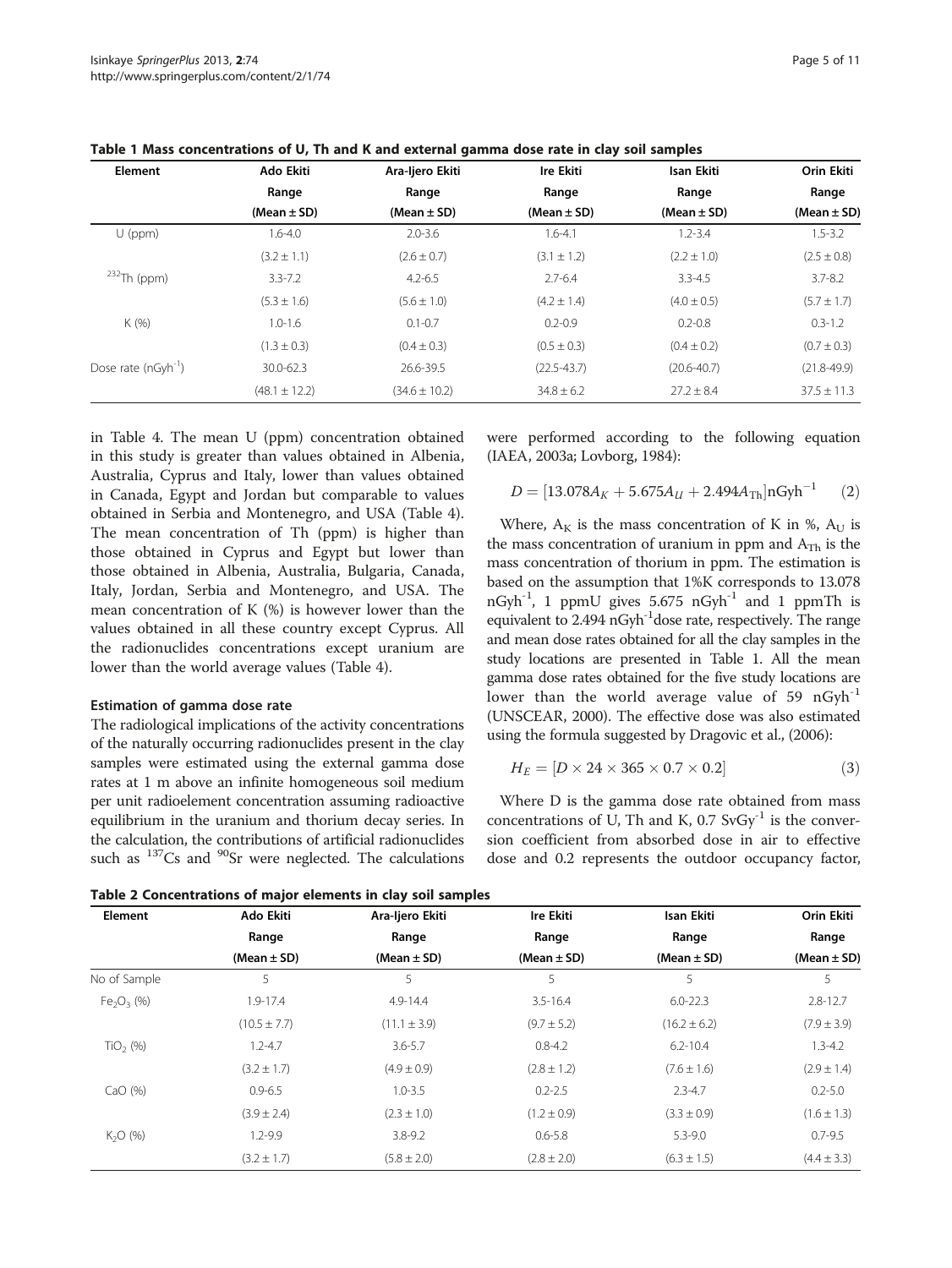| <b>Element</b> | <b>Ado Ekiti</b>      | Ara-Ijero Ekiti      | Ire Ekiti             | <b>Isan Ekiti</b> | <b>Orin Ekiti</b>    |
|----------------|-----------------------|----------------------|-----------------------|-------------------|----------------------|
|                | Range                 | Range                | Range                 | Range             | Range                |
|                | (Mean $\pm$ SD)       | (Mean $\pm$ SD)      | (Mean $\pm$ SD)       | (Mean $\pm$ SD)   | (Mean $\pm$ SD)      |
| Cu (ppm)       | 32-165                | 28-190               | 22-176                | 18-195            | 17-174               |
|                | $(100.6 \pm 61.6)$    | $(107.6 \pm 63.1)$   | $(91.6 \pm 60.8)$     | $143.2 \pm 71.9$  | $(82.6 \pm 60.9)$    |
| Zn (ppm)       | 90-246                | 88-290               | 74-364                | 95-311            | 67-246               |
|                | $(161.0 \pm 71.9)$    | $(184.2 \pm 76.0)$   | $(202.4 \pm 124.3)$   | $257.2 \pm 92.5$  | $(166.4 \pm 84.7)$   |
| Mn (ppm)       | 219-2823              | 605-2539             | 452-3606              | 780-5296          | 710-2000             |
|                | $(1593.0 \pm 1190.4)$ | $(1869.4 \pm 785.2)$ | $(1682.8 \pm 1306.7)$ | 3780.6 ± 1870.7   | $(1451.4 \pm 596.8)$ |
| Zr (ppm)       | 151-953               | 166-813              | 46-270                | 222-486           | 105-1439             |
|                | $(443.2 \pm 314.5)$   | $(389.0 \pm 252.4)$  | $150.2 \pm 95.0$      | $332.4 \pm 95.7$  | $(439.0 \pm 56.4)$   |
| Ni (ppm)       | 88-194                | 32-269               | 33-336                | 27-216            | 22-273               |
|                | $(136.8 \pm 43.5)$    | $(151.8 \pm 95.0)$   | $180.4 \pm 128.0$     | $133.2 \pm 69.5$  | $(147.2 \pm 93.5)$   |
| Se (ppm)       | 23-68                 | 49-97                | 44-61                 | 43-98             | 42-101               |
|                | $(49.0 \pm 18.9)$     | $(65.5 \pm 21.0)$    | $54.8 \pm 8.1$        | $69.5 \pm 23.3$   | $(63.3 \pm 25.9)$    |
| Rb (ppm)       | 33-104                | 171-234              | 30-234                | 169-282           | $21 - 188$           |
|                | $(63.0 \pm 31.6)$     | $(202.8 \pm 30.4)$   | $107.0 \pm 90.4$      | $225.5 \pm 50.2$  | $(117.0 \pm 74.2)$   |
| Sr (ppm)       | 13-89                 | $91 - 118$           | 10-90                 | 121-346           | 23-256               |
|                | $(57.8 \pm 31.9)$     | $(106.8 \pm 12.0)$   | $36.6 \pm 31.7$       | $225.0 \pm 80.4$  | $(91.0 \pm 38.8)$    |
| Nb (ppm)       | 35-120                | 34-94                | 28-99                 | 54-114            | 24-79                |
|                | $(78.3 \pm 41.5)$     | $(76.3 \pm 28.2)$    | $63.8 \pm 29.1$       | $90.5 \pm 28.0$   | $(51.8 \pm 26.8)$    |
| Pb (ppm)       | 73-499                | 75-310               | 72-311                | 86-317            | 70-232               |
|                | $(232.2 \pm 164.5)$   | $(199.8 \pm 100.9)$  | $174.4 \pm 118.0$     | 247.2             | $(150.6 \pm 76.6)$   |
| As (ppm)       | 137-183               | <b>ND</b>            | <b>ND</b>             | <b>ND-49</b>      | <b>ND</b>            |
|                | $(160.0 \pm 32.5)$    |                      |                       | $23.0 \pm 22.7$   |                      |

## <span id="page-5-0"></span>Table 3 Concentrations of minor or trace elements in clay soil samples

## Table 4 The comparison of the mass concentrations of U, Th and K in clay soil samples of the present study with other locations around the world

| Location              |      | $U$ (ppm)              | Th (ppm)               | K(%)                 | Reference                |
|-----------------------|------|------------------------|------------------------|----------------------|--------------------------|
| Albania*              |      | $0.48 - 7.68$ $(1.84)$ | $0.98 - 39.5(5.93)$    | $0.05 - 3.75(1.17)$  | <b>UNSCEAR (2000)</b>    |
| Australia             | Rock | $2.1 - 3.6$ (2.5)      | $18-55(15)$            | $2.4 - 3.8$ $(2.4)$  | Dickson and Scott (1997) |
|                       | Soil | $1.6 - 3.8$ $(2.2)$    | $6-19(1.3)$            | $0.7 - 1.9(1.3)$     |                          |
| Bulgaria*             |      | $0.64 - 15.2$ (3.2)    | 1.73-39.5 (7.41)       | $0.05 - 3.75(1.17)$  | <b>UNSCEAR (2000)</b>    |
| Canada (Rock)         |      | $0.8 - 16.4(4.1)$      | $1.1 - 41.0(11.9)$     | $1.0 - 6.2$ (3.1)    | Killeen (1979)           |
| Cyprus*               |      | $0.08 - 7.2(1.2)$      | $0.25 - 13.1$ $(2.72)$ | $0.04 - 2.91(0.58)$  | Tzortzi et al. (2003)    |
| Italy*                |      | $0.16 - 5.6$           | $0.25 - 16.8$ (5.43)   | $0.03 - 5.14(1.41)$  | Chiozzi et al. (2002)    |
| Egypt*                |      | $0.48 - 9.6$ (2.96)    | $0.49 - 23.7$ $(4.45)$ | $0.09 - 2.12(1.04)$  | <b>UNSCEAR (2000)</b>    |
| Jordan*               |      | $1.76 - 8.32(6.72)$    | 5.18-25.4 (20.2)       | $0.45 - 1.96$ (1.82) | Al-Jundi et al. (2003)   |
| Serbia and Montenegro |      | $1.2 - 6.24$ (2.76)    | 4.45-21.0 (10.4)       | $0.88 - 2.99(1.98)$  | Dragovic et al. (2006)   |
| $USA*$                |      | $0.32 - 11.2$          | $0.98 - 32.1$ $(8.20)$ | $0.32 - 2.28(1.21)$  | Myrick et al. (1983)     |
| World Average         |      | 2.64                   | 11.1                   | 1.37                 | Dragovic et al. (2006)   |
| Present study         |      | $1.2 - 4.1$ $(2.7)$    | $2.7 - 8.2(4.9)$       | $0.1 - 1.63$ (0.7)   |                          |

\* Sourced from Dragovic et al. [\(2006](#page-9-0)).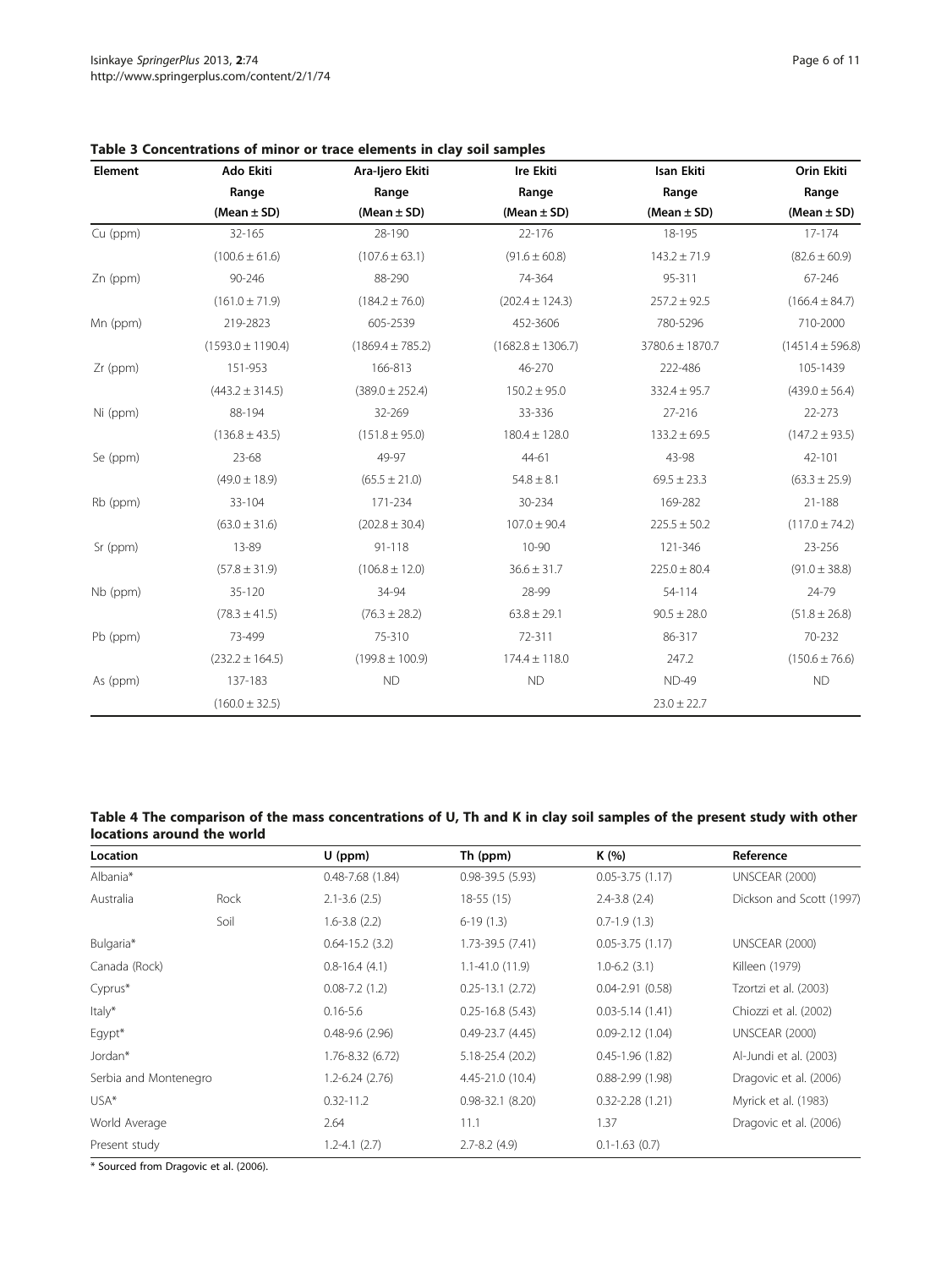| <b>Elements</b> | Average Shale<br>Value | Ado<br><b>Ekiti</b> | EF                | $I_{\text{aeo}}$ | Ara-Ijero<br><b>Ekiti</b> | EF   | $I_{\text{aeo}}$ | Ire<br><b>Ekiti</b> | EF   | I <sub>aeo</sub> | Isan<br><b>Ekiti</b> | EF   | I <sub>aeo</sub>         | Orin<br><b>Ekiti</b> | EF   | $I_{\alpha\text{eo}}$ |
|-----------------|------------------------|---------------------|-------------------|------------------|---------------------------|------|------------------|---------------------|------|------------------|----------------------|------|--------------------------|----------------------|------|-----------------------|
| Cu              | 45                     | 100.6               | 1.00              | 0.58             | 107.6                     | 1.01 | 0.67             | 91.6                | 0.99 | 0.44             | 143.2                | 0.92 | 1.09                     | 82.6                 | 1.09 | 0.29                  |
| Zn              | 95                     | 161                 |                   | $0.76$ 0.18      | 184.2                     | 0.82 | 0.37             | 202.4               | 1.03 | 0.51             | 257.2                | 0.79 | 0.85                     | 166.4                | 1.04 | 0.22                  |
| Ni              | 68                     | 36.8                | 0.90 <sub>1</sub> | 0.42             | 151.8                     | 0.95 | 0.57             | 180.4               | 1.29 | 0.82             | 133.2                | 0.57 | 0.39                     | 147.2                | 1.29 | 0.53                  |
| Mn              | 850                    | 1593                | 0.84              | 0.32             | 1869.4                    | 0.93 | 0.55             | 1682.8              | 0.96 | 0.40             | 3780.6               | .29  | 1.57                     | 1451.4               | 1.02 | 0.19                  |
| Pb              | 20                     | 232.2               | 5.20              | 2.95             | 199.8                     | 4.23 | 274              | 74.4                | 4.23 | 2.54             | 247.2                | 3.59 | 3.04                     | 150.6                | 4.48 | 2.33                  |
| As              | 13                     | 160                 | 5.51              | 3.04             |                           |      |                  |                     |      |                  | 23                   | 0.5  | $\overline{\phantom{a}}$ | $\sim$               |      |                       |

<span id="page-6-0"></span>Table 5 Average concentrations of selected elements, average shale (ppm) (Turekian and Wedepohl, [1961\)](#page-10-0), enrichment factor and the geoaccumulation index values in the clay samples

which shows that the people in the study area spend  $\sim$ 20% of their time outdoor. The mean annual effective dose obtained in the study area varied from 0.03–0.06 mSv., which fall below the worldwide mean annual effective dose value of 0.07 mSv. The results obtained indicate that the study area can be categorized as area with normal background radiation.

### Major elements

The lowest mean concentration value  $(7.9 \pm 3.9\%)$  of  $Fe<sub>2</sub>O<sub>3</sub>$  obtained in this study is found in Orin-Ekiti while the highest mean concentration value of  $16.2 \pm 6.2$ % is obtained in Isan-Ekiti. The values obtained in all sampling points ranged from 1.9–22.3%. The mean concentrations of  $Fe<sub>2</sub>O<sub>3</sub>$  in all the five locations are higher than the average crustal value reported in Turekian and Wedepohl [\(1961\)](#page-10-0). The values are also higher than mean value obtained in a Mediterranean agricultural soil in Spain. The high concentration of Fe in the clay soils is generally not of any major concern because Fe is not a contaminant element. Fe is important in plant nutrition and an essential crop micronutrient. The mean concentrations of  $TiO<sub>2</sub>$  follow the same trend as  $Fe<sub>2</sub>O<sub>3</sub>$  with lowest mean value (2.9  $\pm$  1.4%) obtained in Orin-Ekiti while the highest mean value of 7.9  $\pm$  1.6% is obtained in Isan-Ekiti. TiO<sub>2</sub> is the most common compound of Titanium and is widely distributed in the Earth's crust. It is found in almost all

Table 6 Geoaccumulation index  $(I<sub>geo</sub>)$  for contamination levels in clay soil samples

| $I_{\alpha\alpha}$ class | l <sub>aeo</sub> value           | <b>Contamination level</b>             |
|--------------------------|----------------------------------|----------------------------------------|
| 0                        | $l_{\text{geo}} \leq 0$          | Uncontaminated                         |
| 1                        | $0 < l_{q\varrho\varrho} \leq 1$ | Uncontaminated/moderately contaminated |
| $\mathcal{P}$            | $1 < l_{\text{qero}} \leq 2$     | Moderately contaminated                |
| 3                        | $2 < l_{geo} \leq 3$             | Moderately/strongly contaminated       |
| 4                        | $3 < l_{geo} \leq 4$             | Strongly contaminated                  |
| 5                        | $4 < l_{\text{gen}} \leq 5$      | Strongly/extremely contaminated        |
| 6                        | lgeo > 5                         | Extremely contaminated                 |

living things, rocks, water bodies and soil (Wikipedia, [2011](#page-10-0)). Its proportion in soil is approximately 0.5–1.5% (Barksdale, [1968\)](#page-9-0). The concentration of CaO varied from 0.2–6.5% with highest mean concentration found in Ado-Ekiti and the lowest concentration obtained in Ire-Ekiti. Similarly, the concentrations of  $K_2O$  vary from 0.6–9.9% with highest and lowest mean concentrations of  $6.3 \pm 1.5\%$  and  $2.8 \pm 2.0\%$  respectively. The Ca and K concentrations obtained in this study are comparable to the values obtained by XRF analysis of some clay samples in Pakistan (Baranowski et al., [2002\)](#page-9-0). Their results indicate a range of Ca to be 0.10–8.9% while K ranged from 0.05–2.25%. Also the levels of Ca and K obtained in this study is higher than mean concentrations of 0.35% and 0.24% obtained respectively for Ca and K in coal samples by Kierzek et al. ([1999](#page-9-0)).

## Minor elements

The results showed that Mn has the highest overall mean concentration, followed by Zr, Pb, Zn, Sr, Nb, Se, As (Table [3\)](#page-5-0). All the sampling locations showed higher Cu, Zn, Mn, Ni, Pb and As contents than the values obtained for average shale as reported by Turekian and Wedepohl ([1961](#page-10-0)). As seen, the distributions of these minor elements vary much from different sampling locations i.e the distribution does not follow any systematic trend. For Cu, the

Table 7 Descriptive statistics of massic elemental concentrations of U, Th and K for all the analyzed clay samples

| Parameter          |           | <b>Massic elemental concentration</b> |          |  |  |  |  |  |  |
|--------------------|-----------|---------------------------------------|----------|--|--|--|--|--|--|
|                    | $U$ (ppm) | Th (ppm)                              | K (%)    |  |  |  |  |  |  |
| Mean               | 2.7212    | 4.9229                                | 0.6716   |  |  |  |  |  |  |
| Standard deviation | 0.96973   | 1.40750                               | 0.42847  |  |  |  |  |  |  |
| Maximum            | 4.11      | 8.20                                  | 1.63     |  |  |  |  |  |  |
| Minimum            | 1 1 7     | 2.73                                  | 0.09     |  |  |  |  |  |  |
| Median             | 2.6215    | 4.5394                                | 0.6670   |  |  |  |  |  |  |
| Skewness           | $-0.005$  | 0.564                                 | 0.518    |  |  |  |  |  |  |
| Kurtosis           | $-1.366$  | $-0.384$                              | $-0.596$ |  |  |  |  |  |  |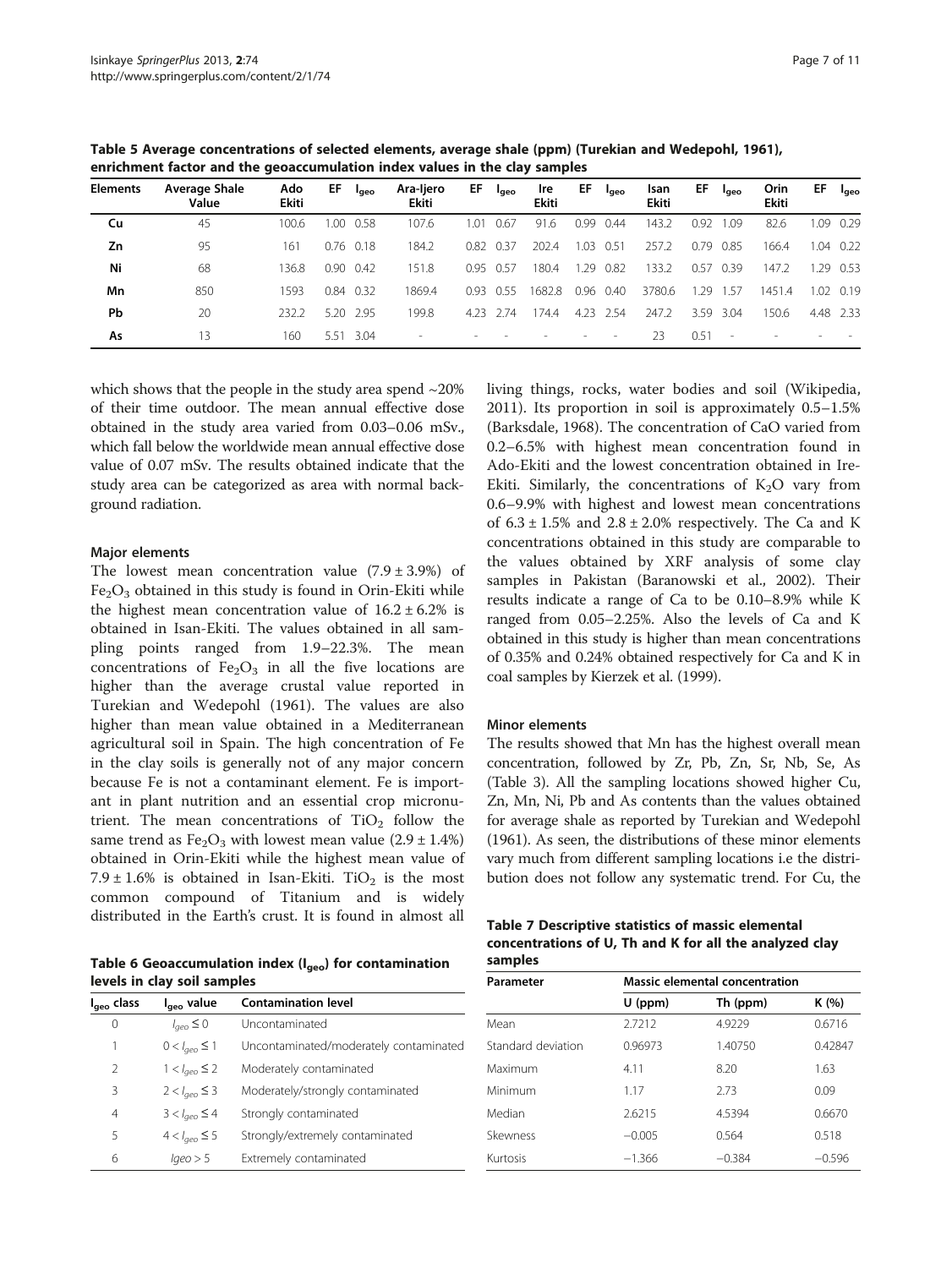<span id="page-7-0"></span>

mean concentrations vary from  $82.6 \pm 60.9 - 143.2 \pm 1$ 71.9 mg/kg, Zn, 166.4 ± 84.7-257.2 ± 92.5 mg/kg, Mn, 1451.4 ± 596.8-3780.6 ± 1870.7 mg/kg, Zr, 150.2 ± 95.0- 443.2 ± 314.5 mg/kg, Ni, 133.2 ± 69.5-180.4 ± 128.0 mg/kg, Se,  $49.0 \pm 18.9 - 69.5 \pm 23.3$  mg/kg, Rb,  $63.0 \pm 31.6 - 225.5 \pm 1.5$ 50.2 mg/kg, Sr,  $36.6 \pm 31.7 - 225.0 \pm 80.4$  mg/kg, Nb,  $51.8 \pm 1.6$  $26.8-90.5 \pm 28.0$  mg/kg, Pb,  $150.6 \pm 76.6-247.2 \pm \text{mg/kg}$ , and As, 23.0 ± 22.7-160.0 ± 32.5 mg/kg. The high standard deviation values indicate the spread in the distribution of the minor elements in all the sampling sites. Most of the minor elements have their highest mean concentrations at Isan-Ekiti sampling sites. Isan-Ekiti clay is kaolinitic in nature and it is used extensively in making earthen vessels used by local populace for cooking. This could pose metal poisoning and some other detrimental health hazard. Some of the potentially hazardous element such as Cu, Zn, Ni, Pb and As have their mean concentrations higher than the maximum allowable concentration values in clay soil as applied in the Federal Republic of Germany. For Cu, Zn, Ni and Pb, the maximum allowable concentration in clay soil are respectively, 60 mg/kg, 200 mg/kg, 70 mg/ kg and 100 mg/kg.

## Enrichment factor and geoaccumulation index

In order to assess the level of contamination and the possible anthropogenic impact in the clay samples, the enrichment factors (EF) and geoaccumulation index  $(I_{\text{geo}})$  were estimated for some selected potentially hazardous elements evaluated in this study. The enrichment factor is defined as:

$$
EF = \left(\frac{\zeta_x}{\zeta_{Fe}}\right)_{sample} / \left(\frac{\zeta_x}{\zeta_{Fe}}\right)_{reference} \tag{4}
$$

Where  $C_x$  is the concentration of the potentially enrichment element and  $C_{Fe}$  is the concentration of the proxy or normalizing element usually Fe. The world average elemental concentrations reported by Turekian and Wedepohl [\(1961\)](#page-10-0) in the earth's crust were used as reference in this study because regional geochemical background values for these elements are not available. Five major contamination categories are recognize on the basis of the enrichment factor, where,  $EF < 2$  is deficient to minimal enrichment,  $2 \leq EF < 5$  is moderate enrichment, $5 \leq EF < 20$  is significant enrichment,  $20 \leq EF <$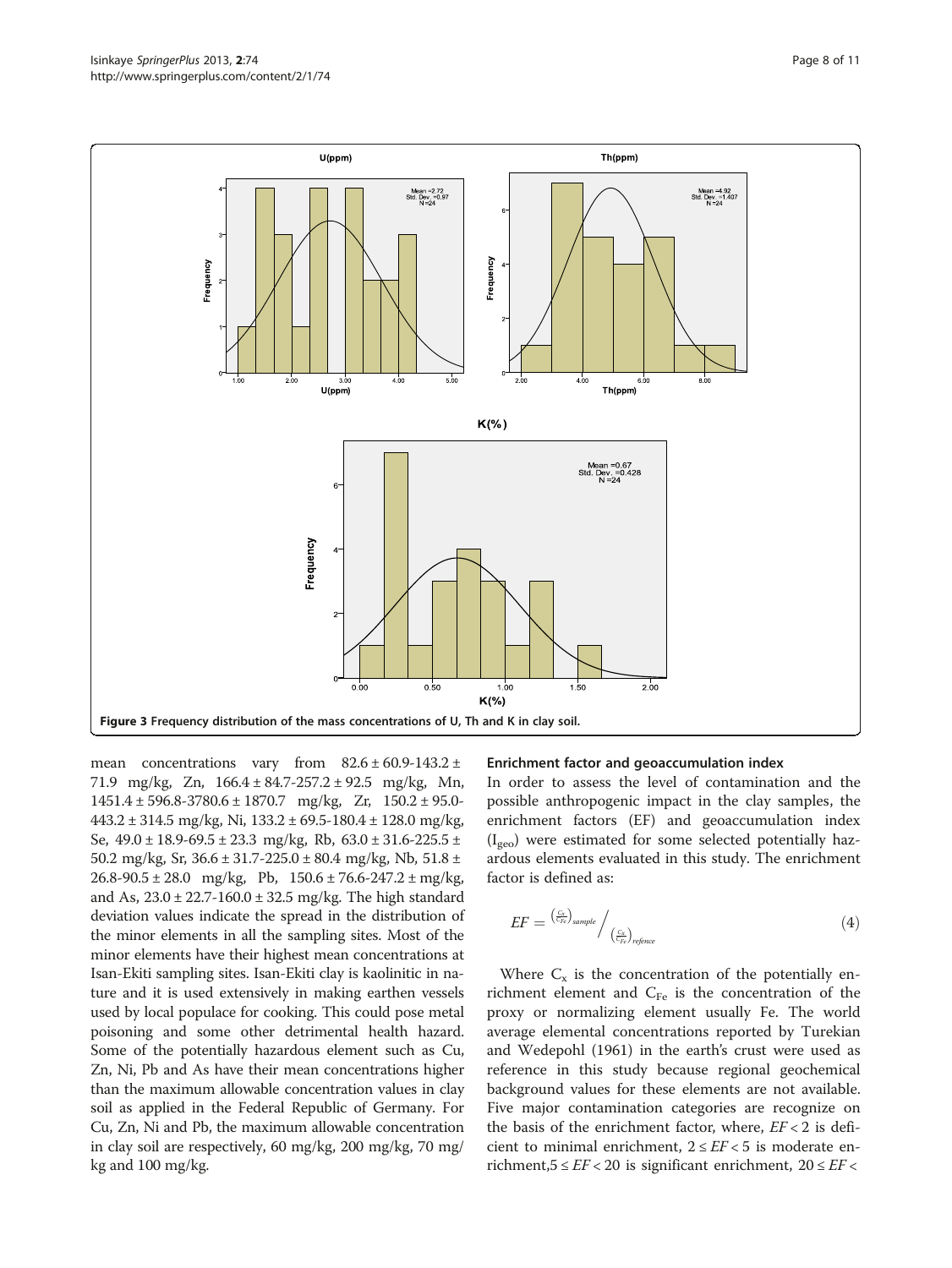| Variable | K(%)                |                      | $U(ppm)$ Th(ppm) | Fe                   | Τi                   | Ca        | κ         | Cu                        | Zn                   | Mn                   | Zr                          | Ni                   | Se                   | Rb        | Sr       | Nb                | Pb                   | As |
|----------|---------------------|----------------------|------------------|----------------------|----------------------|-----------|-----------|---------------------------|----------------------|----------------------|-----------------------------|----------------------|----------------------|-----------|----------|-------------------|----------------------|----|
| $K(\%)$  | 1                   |                      |                  |                      |                      |           |           |                           |                      |                      |                             |                      |                      |           |          |                   |                      |    |
| U(ppm)   | .499 <sup>°</sup>   |                      |                  |                      |                      |           |           |                           |                      |                      |                             |                      |                      |           |          |                   |                      |    |
| Th(ppm)  | .299                | .426                 |                  |                      |                      |           |           |                           |                      |                      |                             |                      |                      |           |          |                   |                      |    |
| Fe       | $-0.022$            | .079                 | .161             |                      |                      |           |           |                           |                      |                      |                             |                      |                      |           |          |                   |                      |    |
| Ti       | $-292$              | $-296$               | .001             | $.574$ **            |                      |           |           |                           |                      |                      |                             |                      |                      |           |          |                   |                      |    |
| Ca       | .170                | $-194$               | $-0.019$         | .406                 | .215                 |           |           |                           |                      |                      |                             |                      |                      |           |          |                   |                      |    |
| К        | $-472$ <sup>*</sup> | $-366$               | .103             | .157                 | .244                 | .486      |           |                           |                      |                      |                             |                      |                      |           |          |                   |                      |    |
| Cu       | $-0.020$            | .030                 | .173             | $.910***$            | $.592$ <sup>**</sup> | .229      | $-0.007$  |                           |                      |                      |                             |                      |                      |           |          |                   |                      |    |
| Zn       | $-165$              | $-0.075$             | .105             | $.864$ <sup>**</sup> | .499*                | .113      | .001      | $.906$ <sup>**</sup>      |                      |                      |                             |                      |                      |           |          |                   |                      |    |
| Mn       | $-176$              | $-0.071$             | .014             | $.913$ **            | $.577$ <sup>**</sup> | .272      | .184      | $.866^{**}$               | $.858***$            |                      |                             |                      |                      |           |          |                   |                      |    |
| Ζr       | $-100$              | $-0.085$             | .015             | $-198$               | $-0.096$             | $.406*$   | .389      | $-263$                    | $-292$               | $-139$               |                             |                      |                      |           |          |                   |                      |    |
| Ni       | $-0.056$            | .074                 | .291             | $.550^{**}$          | .239                 | $-172$    | $-264$    | $.762$ <sup>**</sup>      | $.775$ <sup>**</sup> | $.501$ <sup>*</sup>  | $-369$                      |                      |                      |           |          |                   |                      |    |
| Se       | .121                | .186                 | .342             | $.590^{**}$          | .153                 | $-140$    |           | $-116$ .639 <sup>**</sup> | $.651**$             | $.616^{**}$          | $-496$ $.534$ <sup>**</sup> |                      |                      |           |          |                   |                      |    |
| Rb       | $-252$              | $-113$               | .084             | $.765***$            | $.446*$              | $-0.016$  | .104      | $.758***$                 | $.823***$            | $.796***$            | $-305$                      | $.546$ <sup>**</sup> | $.753$ <sup>**</sup> |           |          |                   |                      |    |
| Sr       | $-446$ <sup>*</sup> | $-.452$ <sup>*</sup> | $-194$           | .216                 | $.454$ <sup>*</sup>  | $.503*$   | $.695***$ | .062                      | .077                 | .317                 | $.417$ <sup>*</sup>         | $-258$               | $-149$               | .165      |          |                   |                      |    |
| Nb       | .065                | .059                 | .139             | $.806**$             | .328                 | .204      | $-192$    | $.835***$                 | $.827$ <sup>**</sup> | $.779***$            | $-297$                      | $.677$ <sup>**</sup> | $.671$ <sup>**</sup> | $.717***$ | $-104$   |                   |                      |    |
| Pb       | .161                | .248                 | .383             | $.839***$            | $.397*$              | .333      | $-0.049$  | $.843***$                 | $.783**$             | $.741$ <sup>**</sup> | $-149$                      | $.678$ **            | $.622$ <sup>**</sup> | $.600**$  | .031     | .816              |                      |    |
| As       | $.570***$           | .224                 | .147             | $.414$ <sup>*</sup>  | .067                 | $.591$ ** | $-310$    | .343                      | .215                 | .223                 | .075                        | .145                 | .062                 | $-0.016$  | $-0.099$ | .430 <sup>°</sup> | $.564$ <sup>**</sup> |    |

Table 8 Pearson correlation coefficients between natural radionuclides and elemental concentrations in clay soil samples

\*Significant at the 0.05 level.

\*\* Significant at the 0.01 level.

40 means high enrichment, and EF > 40 indicates extremely high enrichment. EF can easily be used to differentiate between elemental concentrations from anthropogenic source and those from natural origin. According to Zhang and Liu ([2002](#page-10-0)), EF values between 0.5 and 1.5 indicate the metal is entirely from crustal materials or natural origin, while  $EF > 1.5$  suggests that the sources are more likely to be anthropogenic (Ghrefat et al., [2010\)](#page-9-0). The results of the present study show EF values of Cu, Zn, Ni and Mn which are all  $< 2$ (Table [5](#page-6-0)), indicating no or minimal enrichment. Pb is moderately enriched in all the locations while As is moderately enriched only in Ado-Ekiti clay samples. All the potentially hazardous elements considered in the study originate from the source rock except Pb which has  $EF > 1.5$ , indicating anthropogenic source.

The geo-accumulation index (Igeo) originally introduced and applied by Muller [\(1969](#page-10-0)) was used to evaluate the degree of elemental pollution in the clay soils from the study area. Mathematically, Igeo is given as (Zheng et al., [2010;](#page-10-0) Matini et al., [2011\)](#page-10-0):

$$
I_{\rm geo} = \text{Log}_2\left(\frac{C_n}{k_{B_n}}\right) \tag{5}
$$

Where  $C_n$  is the concentration of the potentially hazardous trace element (e.g Cu, Ni, Pb, etc) in the clay sample,  $B_n$  is the geochemical background value in average shale (Turekian and Wedepohl, [1961\)](#page-10-0) of element n and  $k = 1.5$  is the background matrix correction factor introduced to account for possible differences in the background values due to lithogenic effects. The results of the geo-accumulation index obtained in this study indicate that Cu is moderately contaminated in Isan Ekiti clay with  $I_{geo} = 1.09$ (Tables [5](#page-6-0) and [6\)](#page-6-0). Pb is moderately/ strongly contaminated in all the sampled locations. The anthroponenic sources of Pb include; exhaust fumes from motor-vehicle, smelting activities, indiscriminate dumping of used lead acid batteries, etc.

### Statistical analysis

Table [7](#page-6-0) gives the descriptive statistics for the massic elemental concentrations of U, Th and K for all the measured clay samples. These includes; arithmetic means, median, standard deviation, maximum, minimum, skewness and Kurtosis, while the frequency distributions are presented in Figure [3.](#page-7-0)

The results of the Pearson correlation coefficients between the naturally occurring radionuclides and the major and trace elements are presented in Table 8. The results indicate a strong positive correlation between radioactive K and As. This radioactive K has a poor negative correlation with almost all the other elements except Ca, Se, Nb and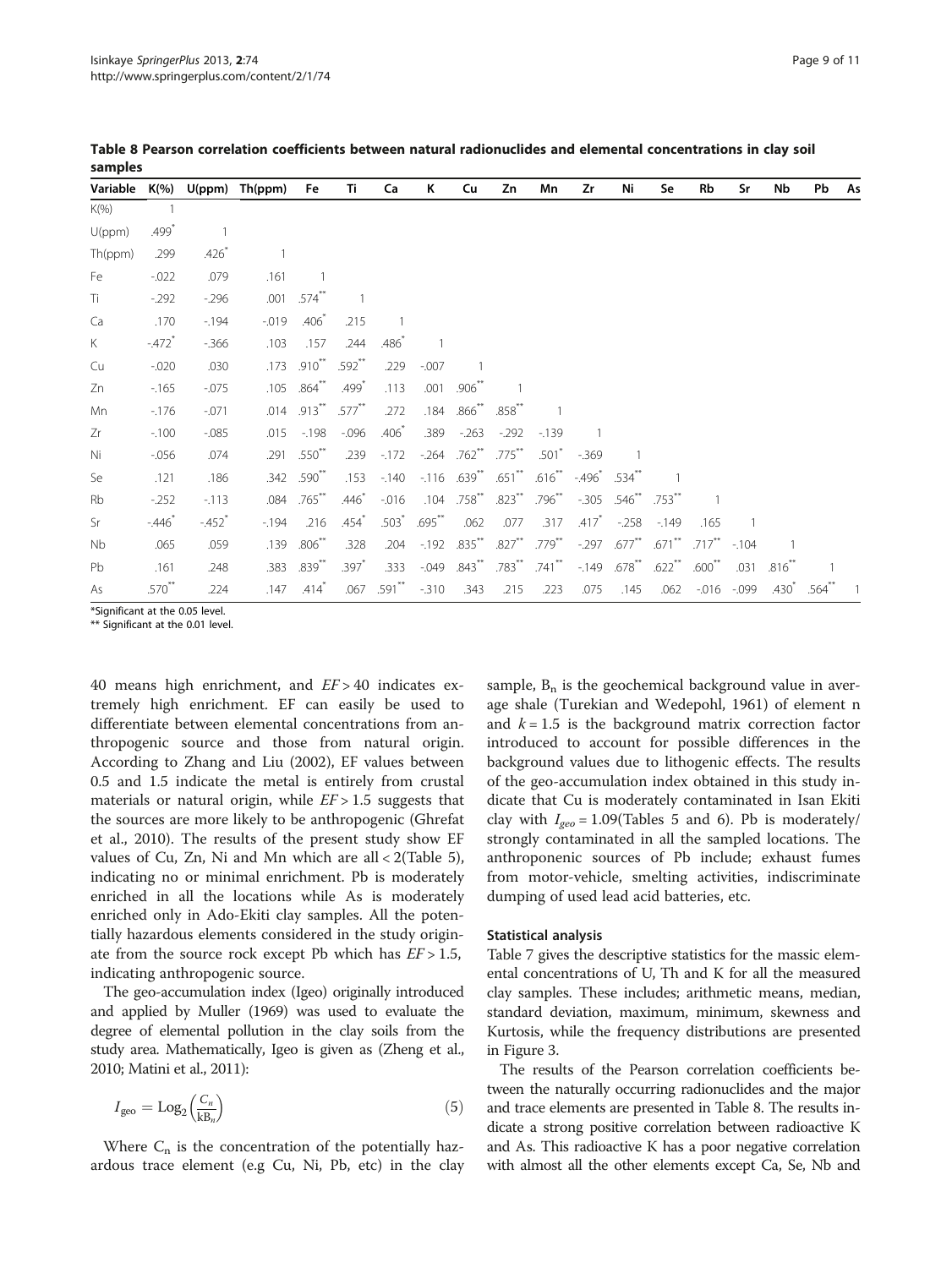<span id="page-9-0"></span>Pb. U correlates significantly only with Th and Sr at 95% confidence level. Th does not interact significantly with any of the major and minor elements. Fe correlates significantly with Ti, Cu, Zn, Mn, Ni, Se, Rb, Nb and Pb, whereas Ti has strong interactions with Cu and Mn. There exists a strong correlation between Ca and As; K and Sr; Cu and Zn, Mn, Ni, Se, Rb, Nb, Pb; Zn and Mn, Ni, Se, Rb, Nb, Pb; Mn and Se, Rb, Nb, Pb. Ni correlates strongly with Se, Rb, Nb, Pb while Se has a strong correlates with Rb, Nb,Pb. Strong interactions also exist between Pb and As. All the three radionuclides considered in this study are poorly correlated with the measured major and trace elements indicating different geochemical behavior. Positive correlations however exist between most of the elemental pairs in the clay samples suggesting the same source or co-contamination. Negative or inverse correlations between variables indicate that the variable pairs are derived from different origin and that such do not associate in their geochemical dynamics.

## Conclusion

Radiometric and elemental investigations performed on clay soils reveal the presence of three naturally occurring radionuclides and fifteen major and trace elements. The results show that the radionuclides and elemental concentrations varied widely among the sampling locations. Most of the elements have higher concentrations than the baseline values. The concentrations of U (ppm), Th (ppm) and K (%) are comparable with results from other locations around the world and lower than the world average except U. Soil pollution in the present study was assessed using enrichment factor and geoaccumulation index values. The results indicate that the clay soil samples examined in this study are unpolluted with Cu, Zn, Ni, and Mn. Pb is moderately contaminated in all the sampling locations. The study shows that all the potentially hazardous elements originate from the source rock except Pb, which has  $EF > 1.5$ , indicating anthropogenic source.

Descriptive statistics and correlation analysis was carried out on the results in order to have a better understanding of the complex dynamics of the measured parameters. The Pearson correlation analysis shows poor interactions between radionuclides and elemental concentrations. Strong positive correlations were observed among most elemental pairs suggesting the same origin and similar geochemical behavior.

#### Competing interests

The authors declared that there is no competing interests.

#### Authors' contribution

IMO carried out the sample collection and drafted the manuscript. SMBO edited the drafted manuscript.OMO carried out the sample analysis. All authors read and approved the final manuscript.

#### Author details

<sup>1</sup>Department of Physics, Ekiti State University, P. M. B. 5363Ado Ekiti, Nigeria. <sup>2</sup> Department of Physics, University of Ibadan, Ibadan, Nigeria.

Received: 8 October 2012 Accepted: 19 February 2013 Published: 28 February 2013

#### References

- Ali SM, Malik RN (2011) Spatial distribution of metals in top soils of Islamabad City, Pakistan. Environ Monit Assess 172:1–16
- Al-Jundi J, Al-Bataina BA, Abu-Rukah Y, Shchadch HM (2003) Natural radioactivity concentrations in soil samples along the Amman Aqaba Highway, Jordan. Radiat Meas 36:555–560
- Bakraji EH, Itlas M, Abdulrahman A, Issa H, Abboud R (2010) X-ray fluorescence analysis for the study of fragments pottery excavated at Tell Jendares site, Syria, employing multivariate statistical analysis. J Radioanal Nucl Chem 285:455–460
- Baranowski R, Rybak A, Baranowska I (2002) Speciation Analysis of Elements in Soil Samples by XRF. Polish J Environ Stud 11(5):473–482
- Barksdale J (1968) "Titanium". In: Hampel CA (ed) The Encyclopedia of the Chemical Elements. Reinhold Book Corporation, New York, pp 732–738, LCCN 68-29938
- Boyle JF (2000) Rapid elemental analysis of sediment samples by isotope source XRF. J Paleol 23:213–221
- Brai M, Belli S, Hauser S, Puccio P, Rizzo S, Basile S, Marrale M (2006) Correlation of radioactivity measurements, air kerma rates and geological features of Sicily. Radiat Meas 41:461–470
- Chiozzi P, Pascale V, Verdoya M (2002) Naturally occurring radioactivity at the Alps-Apennines transition. Radiat Meas 35:147–154
- Dickson BL, Scott KM (1997) Interpretation of aerial gamma ray surveys-adding the geochemical factors. AGSO J Australia Geol Geophys 17(2):187–200
- Dragovic S, Lj J, Onjia A, Bacic G (2006) Distribution of primordial radionuclides in surface soils from Serbia and Montenegro. Radiat Meas 41:611–616
- Eisenbud M (1987) Environmental radioactivity. Academic Press, Orlando, USA Eisenbud M, Gesell T (1997) Environmental radioactivity from natural, industrial
- and military sources. Academic Press, San Diego, California, USA Fagbote EO, Olanipekun EO (2010) Evaluation of the status of heavy metal pollution of soil and plant (Chromolaena odoranta) of Agbabu bitumen deposit area, Nigeria. American-Eurosian J Sci Res 5(4):241–248
- Feretti M (2000) In: Creagh DC, Bradley DA (eds) Radiation in art and archaeometry. Elsevier, Amsterdam, p 285
- Forstner U (1990) Contaminated sediments. Lecture Notes in Earth Science, vol 21. Springer-Verlag, Berlin
- Ghrefat HA, Yusuf N (2006) Assessment Mn, Fe, Cu, Zn, and Cd pollution in bottom sediments of Wadi Al-Arab Dam. Jordan. Chemosphere 65:2114–2121
- Ghrefat HA, Abu-Rukah Y, Rosen MA (2010) Application of geoaccumulation index and enrichment factor for assessing metal contamination in the sediments of Kafrain Dam, Jordan. Environ Monit Assess. doi:[10.1007/s10661-010-1675-1](http://dx.doi.org/10.1007/s10661-010-1675-1)
- Gowd SS, Reddy M, Govil PK (2010) Assessment of heavy metal contamination in soils at Jajmau (Kanpur) and Unnao industrial areas of the Ganga Plain, Uttar Pradesh, India. J Hazard Mat 174:113–121
- IAEA (2003a) International Atomic Energy Agency. Guidelines for radioelement mapping using gamma ray spectrometry data. IAEA-TECDOC-1363. IAEA, Vienna, Austria
- IAEA (2003b) International Atomic Energy Agency. Collection and preparation of bottom sediment samples for analysis of radionuclides and trace elements. IAEA-TECDOC-1360. IAEA, Vienna, Austria
- Ibeanu IGE, Dim LA, Mallam SP, Akpa TC, Munithya J (1997) Non-Destructive XRF Analysis of Nigerian and Kenyan Clays. J Radioanal Nucl Chem 221(1–2):207–209
- Isinkaye MO, Shitta MBO (2010) Natural radionuclide content and radiological assessment of clay soils collected from different sites in Ekiti State, southwestern Nigeria. Radiat Prot Dosim 139(4):590–596
- Kierzek J, Malozewska-Bucko B, Bukowski P, Parus JL, Ciurapinski A, Zaras S, Kunach B, Wiland K (1999) Assessment of coal and ash environmental impact with the use of gamma- and X-ray spectrometry. J Radioanal Nucl Chem 240 (1):39–45
- Killeen PG (1979) Gamma ray spectrometric methods in uranium exploration -Application and interpretation. In: Geophysics and Geochemistry in the Search for Metallic Ores, edited by PJ Hood. Geophysical Survey of Canada Economic Geology Report 31:163–230